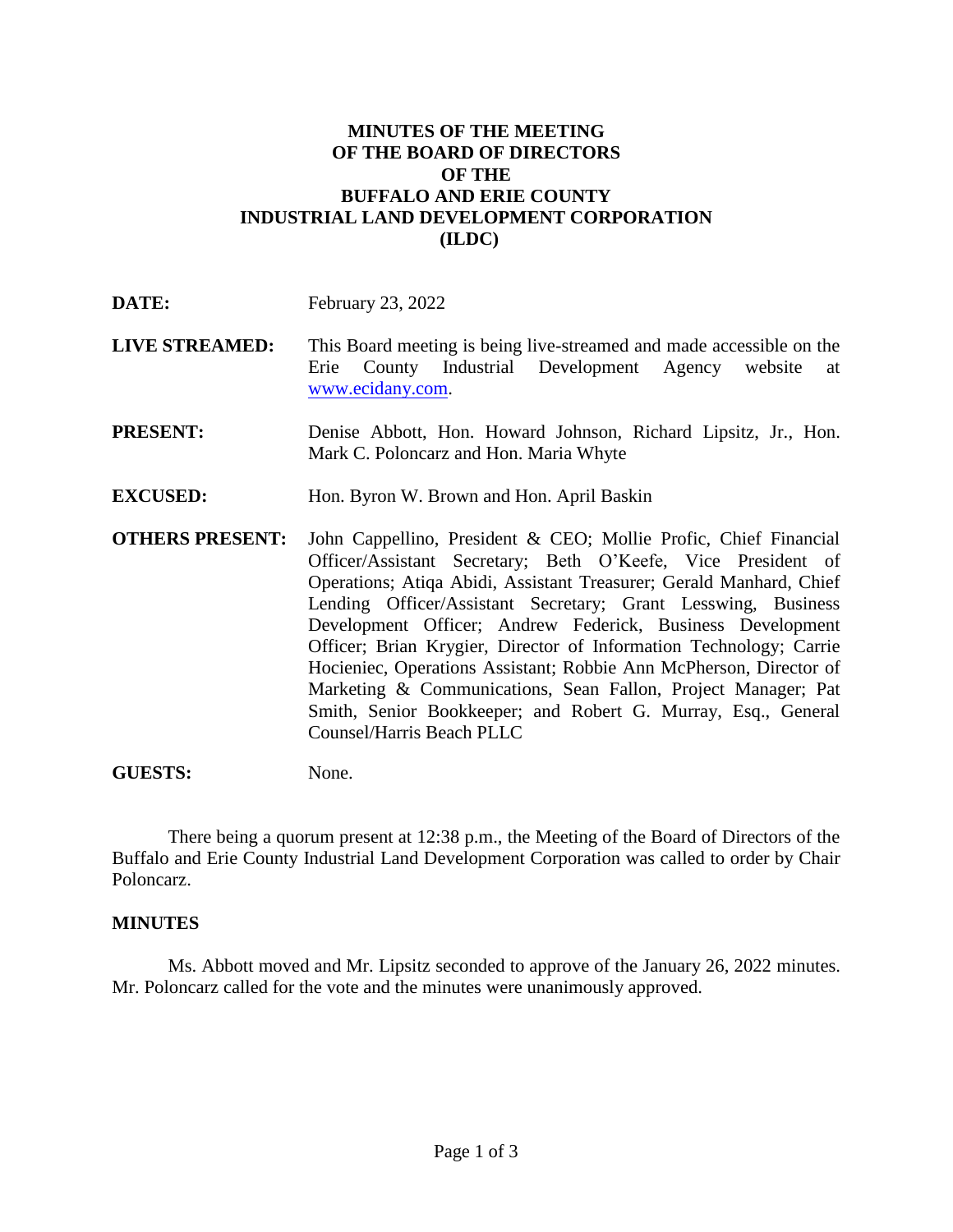## **REPORTS / ACTION ITEMS / INFORMATION ITEMS**

Financial Report. Ms. Profic presented the January 2022 financial report. The balance sheet shows the month ended with total assets of \$17.6M and fund balance of \$7.9M. The major asset categories are grants receivable, capital assets (property owned) and cash. \$2M of cash at year-end includes \$1.4M of grant revenue advanced by ESD under the Buffalo Billion II grant agreements. The majority of this cash is designated for the purchase of the second phase of land at the RCP property and work on the planning/engineering/road construction at RCP. ILDC ended 2021 with net income of \$820,000. This was a result of \$715,000 of grant revenue recognized from ESD that was used to purchase the first portion of Phase II in Lackawanna. The property was capitalized as an asset on the balance sheet, not expensed. There was also \$560,000 of grant revenue from Erie County for the Microloan program. Those funds were lent to borrowers, so are included on the balance sheet, not expensed. There will be more to come when the 2021 audited financial statements are presented on March 23.

At the end of January, ILDC's total assets were \$17.5M, a slight decrease from the end of December. Total liabilities at the end of January were \$9.7M, mainly \$9.2M of deferred grant income. The January income statement shows \$133,000 of revenue, \$110,000 of expenses, and \$69,000 of special project expenses, netting to a (\$46,000) net loss in January. The Buffalo Niagara Medical Campus bond approved by the Board in January closed soon after the meeting, representing \$100,000 of fee income passed through to ECIDA under the shared services agreement between the two entities. The year-to-date income statement is the same at this point, but also includes a comparison to January 2021. Mr. Poloncarz directed that the report be received and filed.

Governance Committee. Ms. O'Keefe presented a review of the most recently completed governance committee meeting. Mr. Poloncarz directed that the report be received and filed.

ILDC Loan Status Report. Mr. Manhard provided this report to members. Mr. Poloncarz directed that the report be received and filed.

Approval of Purchase Sale Agreement for Parcel II-11 at Renaissance Commerce Park. Mr. Cappellino provided background of the ILDC RFP for construction of a manufacturing and warehousing facility at the Renaissance Commerce Park and response received thereto by Uniland to purchase Parcel II-8, and to construct an approximately 150,000+/- sq. ft. spec manufacturing and warehousing facility thereon, and a related option granted by the ILDC to Uniland to purchase adjacent Parcel II-11, and to also construct an approximately 150,000+/- sq. ft. manufacturing and warehousing facility thereon. Uniland is now exercising its option to purchase Parcel II-11 and to then construct the aforementioned approximately 150,000+/- sq. ft. spec manufacturing and warehousing facility.

Ms. Whyte expressed support for the conveyance and noted the risk Uniland is taking without otherwise having secured a tenant to support construction of the facility.

Ms. Whyte moved and Mr. Lipsitz seconded to approve of the sale and the resolution. Mr. Poloncarz then called for the vote and the following resolution was unanimously approved: